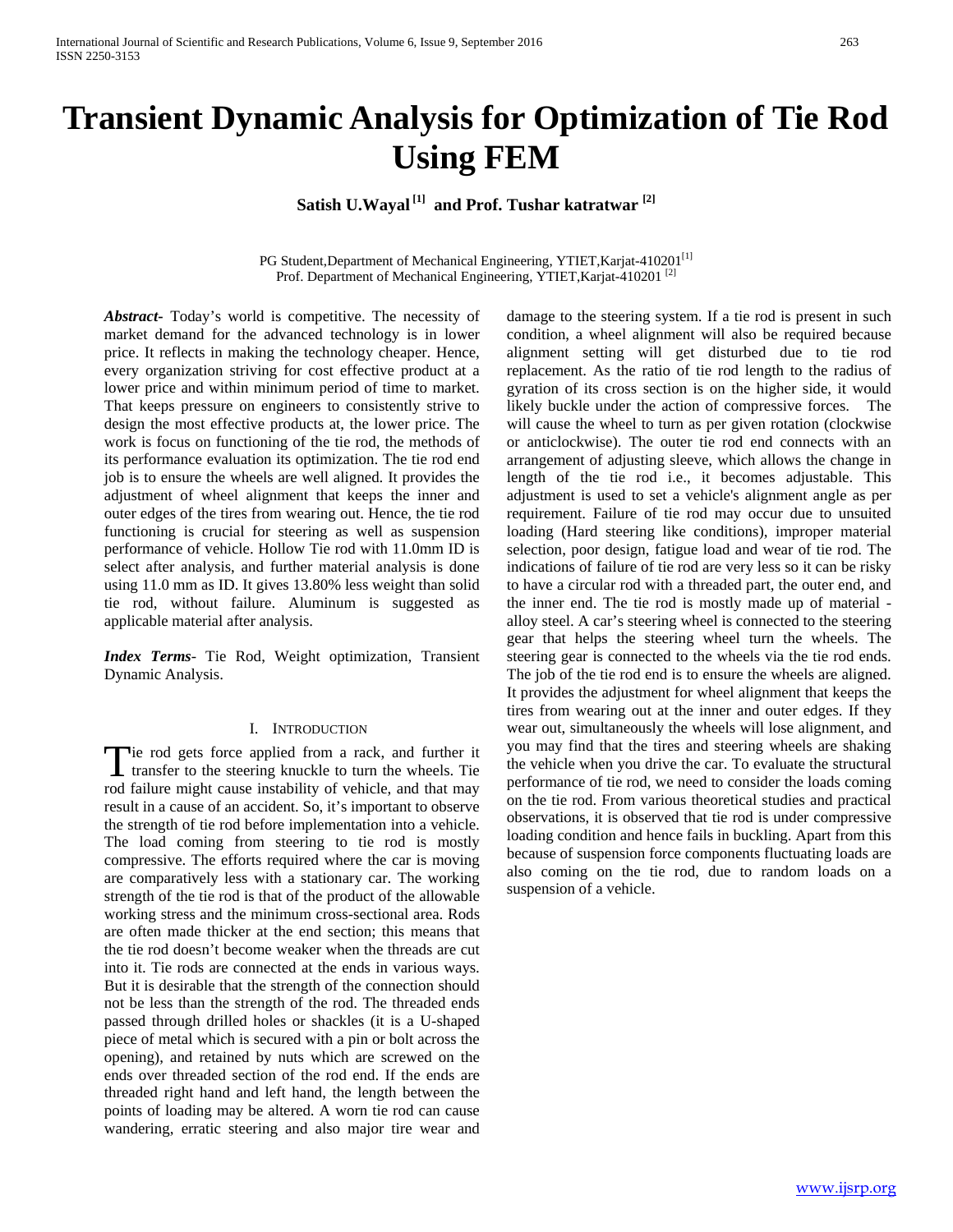

**Fig 1: Connected Parts of Tie Rod**

## **Parts Connected with Tie Rod**

Figure 1 gives the idea about parts which are connected to the Tie rod.

- $\triangleright$  Sway Bar
- $\triangleright$  Coil Spring
- Arm -Lower Control
- Arm Upper Control
- $\triangleright$  Arm Knuckle

## **1.3 Problem Definition**

.

 The existing tie rod is assembled using three different parts. The hollow, solid and ball joint which is quite complex design. Due to larger length of solid part, the design has become bulky and less efficient regarding load carrying capacity. There are chances of failure at the critical locations like notch, joints, fillets, etc. The tie rod is continuously under random loading there can be more chances of developing the cracks at the critical areas and chances of failure. The manufacturing process of existing design is critical and time-consuming. Hence, it is necessary to make the design simple and cost effective such that it gives overall effectiveness in terms of weight, cost, and load carrying capacity and easy in manufacturing process. The main task of this study is to reduce tie rod weight without failure in strength. Observe the deformation and stresses in the Tie rod. Set up the benchmark for the proposed design. Try to evaluate the possibility of different material combinations for optimized design. Target is to obtain the design such that critical buckling loads will remain same with a reduced weight of tie rod. The stress targets also need to be achieved. Pre-processing will be carried out using FEM software known as ANSYS. The results will be compared with practical and theoretical

results. From the variables optimized tie rod will be selected and evaluated.

# **Objectives**

- Transient Dynamic Analysis of Tie Rod.
- Weight Optimization of Tie Rod

## II. STEERING SYSTEM AND TIE ROD



**Fig 2.1: Components of Steering System**

### **The Job of the Steering System:**

 A steering system is a group of parts which transmits the movement of the steering wheel to vehicle wheels. The primary purpose of the steering system is to allow the driver to guide the vehicle on the road.

 When a vehicle is moving straight ahead, the steering system must keep it from wandering without requiring the driver to make steering corrections constantly.

 The steering system will also allow the driver to get some road feel (feedback through the steering wheel about road surface conditions). For maximum tire life, the steering system should maintain the proper balance between the tires, both during turns and straight-ahead driving. Steering system should be designed such that the driver should be able to turn the vehicle with little effort, but not so easily that it is hard to control.

#### **Common Steering System Parts:**

 All steering systems contain several common parts. Every steering system, of any type, will have steering wheel, steering shaft and column, flexible coupler, universal joints, steering arms, and ball sockets.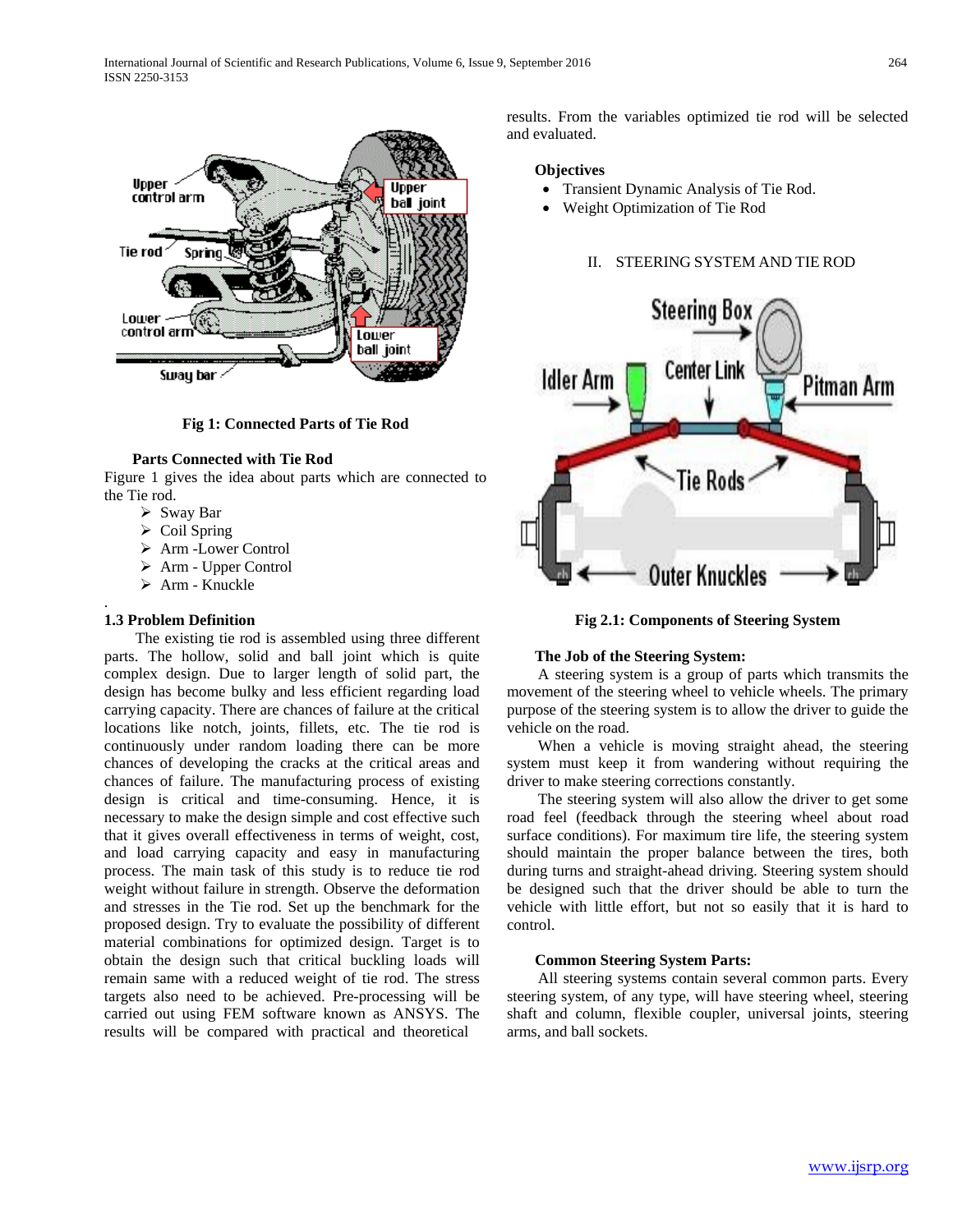International Journal of Scientific and Research Publications, Volume 6, Issue 9, September 2016 265

ISSN 2250-3153

# **Types of Steering Systems:**

 Two main types of steering systems are used on modern cars and light trucks: the rack-and-pinion system and the conventional, or parallelogram linkage, steering system. On automobiles, the conventional system was the only type used until the 1970s. It has been almost completely replaced by rack-and-pinion steering. Many light trucks continue to use the conventional system.

# **Tie Rods:**

 A tie rod assembly is attached to each end of the relay rod. The tie rod assembly consists of inner and outer tie rods that are usually connected through an adjusting sleeve.

# III. MODELLING AND ANALYSIS OF EXITING TIE ROD

# **3.1 Solid Tie Rod:**



**Fig 3.1: Tie Rod model and Weight (Solid tie rod)**



**Fig 3.2: Result for Deformation**



**Fig 3.3: Result for Von-mises stress**

# IV. RESULTS BASED ON ANALYSIS CARRIED OUT FOR VARIOUS ID'S (HOLLOW SHAFT)

# **Sample Analysis for ID 11.4 mm:**



**Fig 4.1:** Cad model and Weight of Tie Rod (ID-11.4 mm)





## [www.ijsrp.org](http://ijsrp.org/)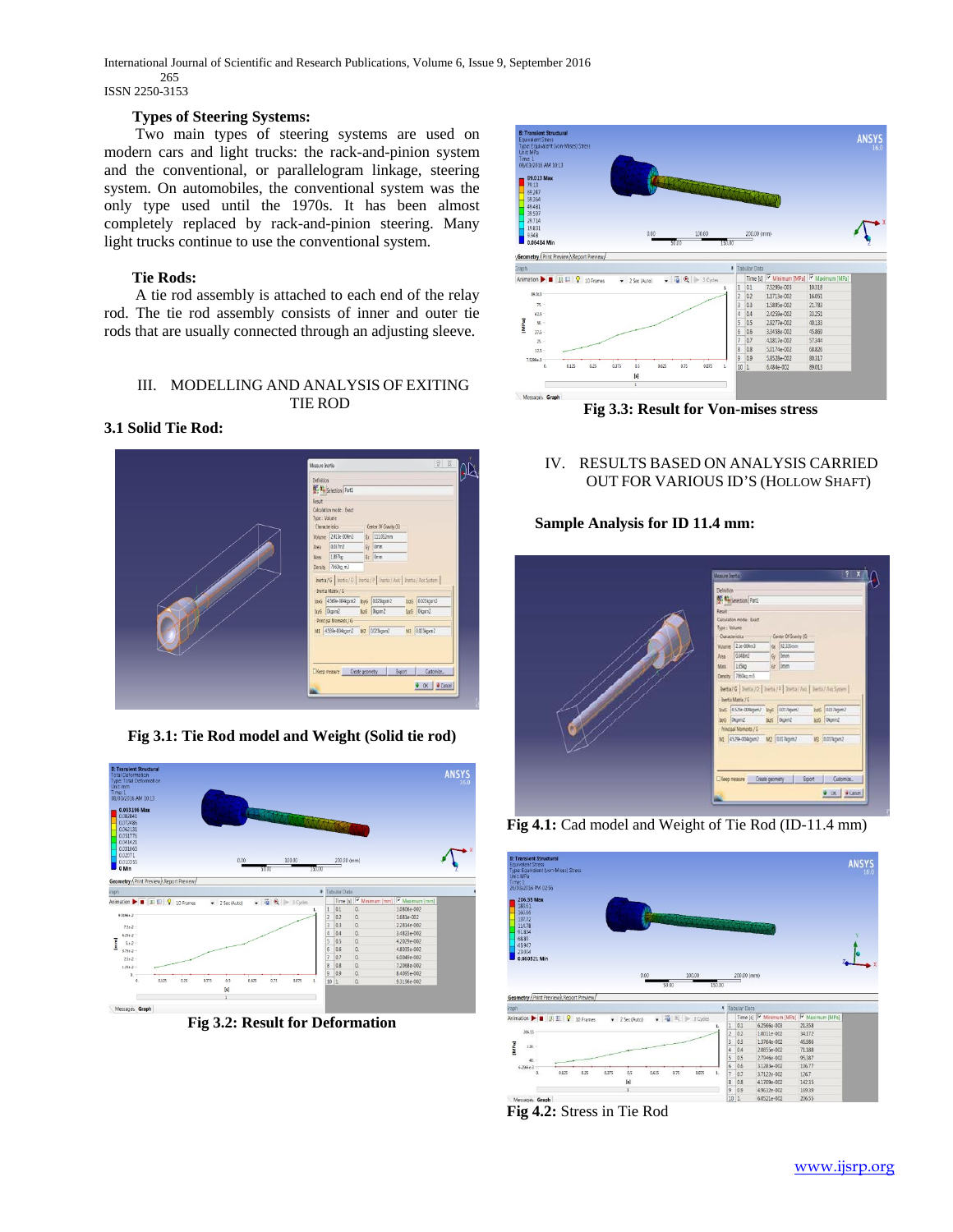

# V. MATERIAL ANALYSIS RESULTS

Table 5.1: Results of Material Analysis

Fig 4.3: Deflection in Tie Rod Allowable Stress = Yield / FOS  $= 405/2.0$ 

 $= 202.5 \text{ MPa}$ 

Similarly, analysis is done for various ID's, and results are given in below table 4.1:

| T<br>R I<br>$\mathbf A$<br>$\mathbf L$ | ĪD<br>(mm)   | Thick-<br>ness<br>$(\mathbf{mm})$ | <b>Stress</b><br>(MPa) | <b>Deflection</b><br>(mm)               | Weight<br>(Kg) |
|----------------------------------------|--------------|-----------------------------------|------------------------|-----------------------------------------|----------------|
| $\boldsymbol{0}$                       | <b>Solid</b> |                                   | 89.013                 | 0.093196                                | 1.897          |
| $\overline{1}$                         | 9.0          | 5.0                               | 135.75                 | 0.11018                                 | 1.743          |
| $\overline{c}$                         | 9.50         | 4.75                              | 143.15                 | 0.11613                                 | 1.726          |
| 3                                      | 10.0         | 4.50                              | 155.27                 | 0.12064                                 | 1.707          |
| 4                                      | 10.50        | 4.25                              | 169.89                 | 0.12583                                 | 1.688          |
| 5                                      | 11.0         | 4.0                               | 192.58                 | 0.13194                                 | 1.667          |
| 6                                      | 11.4         | 3.8                               | 206.55                 | 0.13699                                 | 1.65           |
| 7                                      | 12.0         | 3.5                               | 248.07                 | 0.14871<br>$41.44 \dots 41.$ ID $11.0.$ | 1.624          |

 From above results, we can see that with ID 11.0mm the stresses generated are within allowable and hence it is suggested for further work.

 From the above result, it can be seen that for weight condition, Aluminum gives us better result without failure; hence, it can be used for an alternative to existing material. The cost of material is less compare to Steel and Cast Iron.

#### VI. CONCLUSION

- Tie rod plays an important role in the steering system and should be carefully selected.
- Transient analysis results for selected hollow Tie Rod are showing less weight compare to Solid tie rod without failure.
- Hollow Tie rod with ID 11.0mm is selected for optimization purpose.
- Overall (Compare to existing model with a solid steel rod) change in weight is 13.80 % for Steel- hollow tie rod.

## **ACKNOWLEDGMENT**

 I gratefully acknowledge my project guide Prof.Tushar katratwar sir and HOD of Department Prof.S.R.Wankhede I thank him for the encouragement and support he has given me for the project. We thank our Principal Dr. Rajendra Prasad P. and all my professors for imparting their knowledge and their support.

 Last but not the least we are thankful to all those people who helped in the project activities.

#### **REFERENCES**

[1] M. Amabili, "Estimation of tensile force in tie- rods using a frequencybased identification method" at Elsevier, Journal of Sound and Vibration 329 (2010) 2057–2067.